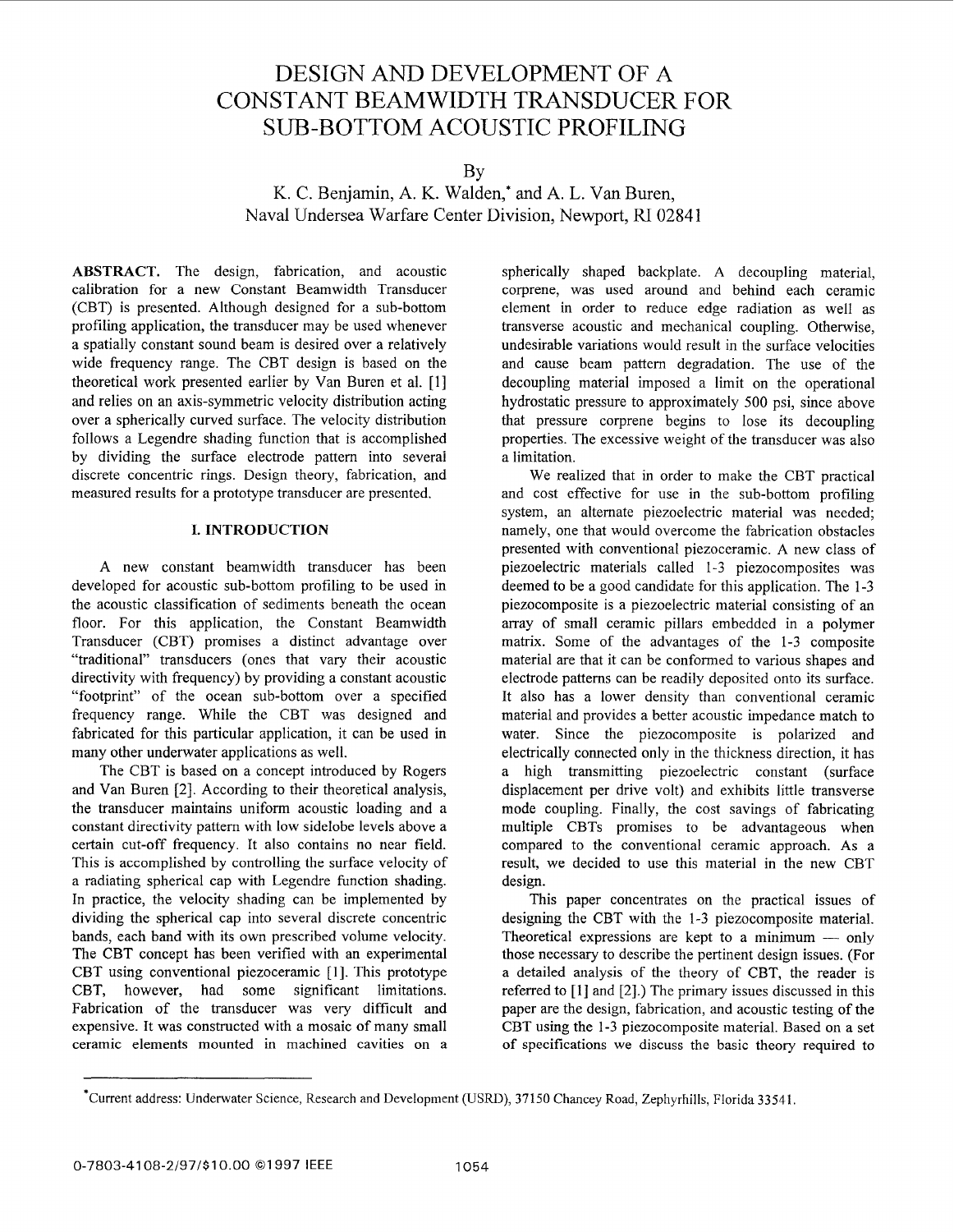design the CBT and model its performance. This includes determining the required size of the spherical cap, and predicting the CBT's transmitting response, receiving response, and maximum source level. Some of the relevant fabrication issues that are discussed include the following: selection of the proper 1-3 piezocomposite material (e.g., thickness, volume fraction of ceramic, etc.), conforming the piezocomposite into a spherical cap, application of the electrode pattem, transducer encapsulation, and backing material selection to reduce unwanted back acoustic radiation. The acoustic test results of the CBT are presented and discussed. Included are transmitting and receiving responses as well as beam patterns at different frequencies. This section is followed by a discussion of the experimental results and conclusions.

#### **11. THEORY**

We used the following mathematical design formulas and approximations given in [l] and [2] for our CBT design. As mentioned, performance of the CBT depends on controlling the radiating surface velocities along a spherical cap with a Legendre shading function. This shading function is described as

$$
\nu(\theta) = P_V(\cos \theta), \quad 0 \le \theta \le \alpha_V, \n\nu(\theta) = 0, \quad \theta \ge \alpha_V
$$
\n(1)

where  $\alpha_{v}$  is the zero of smallest angle of the Legendre function  $P_{\nu}(\cos\theta)$ . The order of the Legendre function v can be chosen to be any real number greater than zero. Thus, the maximum surface velocity occurs at the center of the cap  $(\theta = 0)$ , and the surface velocity diminishes monotonically to zero at  $\theta = \alpha_v$ . As illustrated in Fig. 1, the geometrical dimensions of the CBT's spherical cap may be described by the following three parameters (not including the composite thickness):  $\alpha_{\nu}$ , referred to as the cap half angle; *a,* the radius of curvature of the spherical cap; and *b,*  the half arc length. These three parameters are simply related by

$$
a = \frac{180b}{\pi \alpha \nu},\tag{2}
$$

where  $\alpha_{v}$  is in degrees. The cap half angle,  $\alpha_{v}$ , is defined in terms of Legendre order, v, by the approximation,

$$
\alpha_{\nu} \approx \frac{137.796}{(\nu + 0.5)} \left[ 1 - \frac{0.045}{(\nu + 0.5)^2} \right].
$$
 (3)

Another angular quantity may be introduced that describes the value for  $\theta$  such that  $P^2(\cos \theta) = 0.5$ . Physically, this corresponds to the half power angle or the -3 dB point on the mainlobe of the acoustic beam pattern.



This can be defined in terms of  $\nu$  by the approximation

$$
y_{\nu} \approx \frac{64.540}{(\nu + 0.5)} \left[ 1 + \frac{0.103}{(\nu + 0.5)^2} \right].
$$
 (4)

The acoustic beam pattern of the CBT at higher frequencies is expected to be rotationally symmetrical, with a predominate mainlobe pointing in the direction of the center of the spherical cap, and falling off in amplitude as one goes away from the axis more or less according to the Legendre function  $P_{\nu}(\cos\theta)$ . As the frequency decreases, the beam patterns start to look less and less like this; in particular they start to broaden until they can no longer be considered to have nominally the same beamwidth. The frequency at which this happens is called the cut-off frequency, *fc,* and is defined by

$$
f_c = \frac{c}{1500 \ b} \left[ 1.10 + \left( \frac{24.6}{y_v} \right) \right],\tag{5}
$$

where  $f_c$  is frequency in kilohertz, and  $c$  is the sound speed in water. Therefore, the cut-off frequency  $(f<sub>c</sub>)$  is inversely proportional to the cap radius and increases with a decrease in the -3 dB half angle. In other words, the required cap size is increased by either decreasing the low frequency cut-off and/or decreasing the desired beamwidth. [Fig. 2](#page-2-0) shows graphically the relationship between these 3 parameters. The practical tradeoffs are readily seen in the increase in fabrication difficulty and overall cost of the CBT.

The transmitting voltage response *(TVR)* for frequencies below the thickness resonance (in dB re  $1\mu\text{Pa/V}/\text{m}$ ) for the CBT is calculated from the following equation:

$$
TVR \approx 20 \log[10^8 \rho_c^2 d_{33}(0.618 + \frac{13.8}{y_n})
$$
  
(1+3.55×10<sup>-5</sup>y<sub>v</sub><sup>2</sup>)( $\frac{f}{f_c}$ )/y<sub>v</sub>] (6)

where  $\rho$  and  $c$  are the density and sound speed of water, respectively,  $d_{33}$  is the piezoelectric charge coefficient of the piezoelectric material, **andfis frequency. Assuming** that the rods of the 1-3 material are closely packed, we can use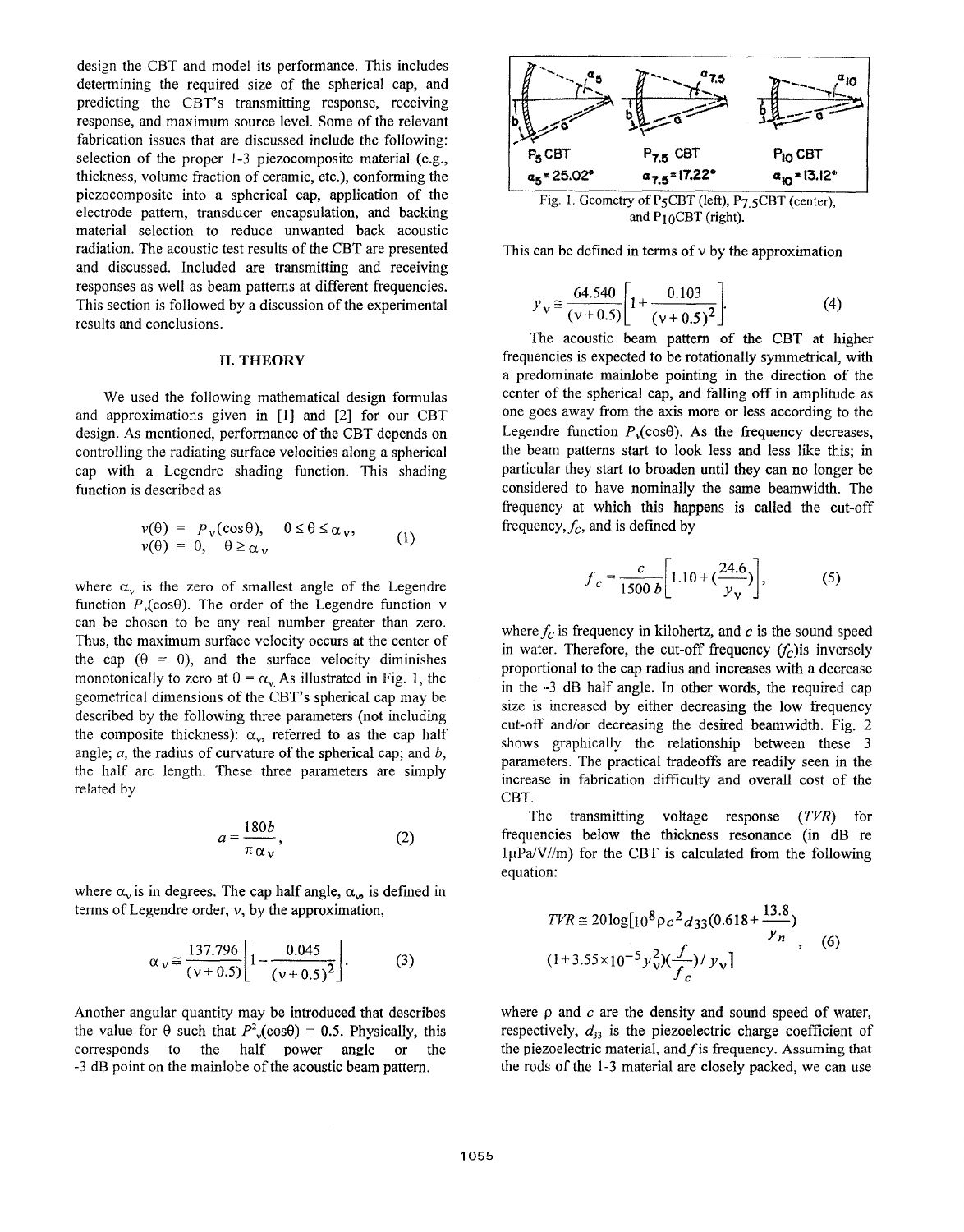<span id="page-2-0"></span>

Fig. 2. Relationship between the lowest frequency of operation; i.e., cut-off frequency, the desired beamwidth, and the required spherical cap diameter of the CBT.

the following formula to calculate the corresponding voltage sensitivity,  $M<sub>O</sub>$ , again for frequencies well below the thickness resonance of the ceramic, thus,

$$
2.96 \times 10^{-5} \frac{\ell d_{33}(f_c/f)(1+6.79 \times 10^{-5} y_v^2)}{K_{33}^T \epsilon_0 (1.10 y_v + 24.6)},
$$
 (7a)

where  $\ell$  is the thickness,  $K_{33}^T$  is the dielectric constant of the piezoelectric material, and  $\varepsilon_0$  is the permittivity of free space. In dB re 1V/µPa, the free field voltage sensitivity, FFVS, is given as

$$
FFVS(dB \, re \, 1V / \mu Pa) = 20 \log(M_o). \quad (7b)
$$

The directivity index, *DI*, (in decibels) is given in terms of the -3 dB half angle  $y_v$  by the approximation

$$
DI \cong -20\log(y_{\rm v}) + 40.29 + 3.09 \times 10^{-4} y_{\rm v}^2. \tag{8}
$$

#### **III. MODELING**

In this section we apply the design equations described in the previous section. The system in which the CBT is employed provides the desired performance specifications. The CBT is required to maintain an 8-degree constant total beamwidth (at -3 dB points) over the frequency range of 50-65 kHz. It must also generate a source level of 205 dB when driven by a power amplifier with a maximum output of 250 watts. The duty cycle is  $\leq$ 1%. The maximum depth requirement is 2000 meters and the operational altitude above the sea floor is from 20-40 meters.

The design analysis is begun using the desired total beamwidth of 8 degrees. This gives a value of 4 degrees for the -3 dB half angle  $y_v$ . By rearranging (4) and using this value for  $y_{\nu}$ , the order of the Legendre function  $\nu$  is calculated to be 15.64 and the cap half angle  $\alpha_v$  is

calculated from (3) to be 8.54 degrees. Since it is desired for the CBT to maintain a constant beamwidth over the bandwidth of 50-65 kHz, we define the cut-off frequency  $f_c$ to be 50 kHz. Next, using the cut-off frequency and the -3  $\Delta$  dB half angle the half arc length b of the spherical cap is given in  $(5)$  to be 0.145 m. This means that the transducer has an overall "diameter" of nearly 0.3 m  $(-12$  inches). The radius of curvature of the spherical cap  $a$  is calculated from  $(2)$  to be 0.97 m.

Next. we examine the acoustic performance of the 1-3 piezocomposite CBT. For the purposes of this model we used the following nominal values: material thickness = 0.015 m, the  $d33$  is conservatively estimated at 150 x 10<sup>-12</sup> m/V, and the  $K_{33}^T$  = 325. First, TVR is calculated from (6). It is plotted as a function of frequency in Fig. 3.



range of operation.

The predicted TVR has a minimum value of 151 dB re  $1\mu\text{Pa/V}$  at 50 kHz and increases with frequency at a rate of 6 dB/octave. The minimum value of  $TVR$  is used to determine whether the desired source level will be attained with the available power amplifier. The maximum achievable source level,  $SL_{max}$ , for the CBT may be predicted by knowing the transducer's TVR, the input electrical impedance  $Z_{in}$  (which depends on the capacitance of the 1-3 piezocomposite), and the maximum available power amplifier output,  $P_{max}$ . The maximum source level (in  $dB$  re  $1\mu Pa$ ) at 1 m is calculated from the following expression:

$$
SL_{max} = TVR + 20\log(V_{max}), \tag{9}
$$

where

$$
V_{max} = \sqrt{P_{max} Z_{in}}.
$$

The maximum source level generated by the CBT is plotted versus frequency for the case of a maximum power amplifier output of 250 watts. As seen from Fig. 4, the maximum attainable source levels range from approxi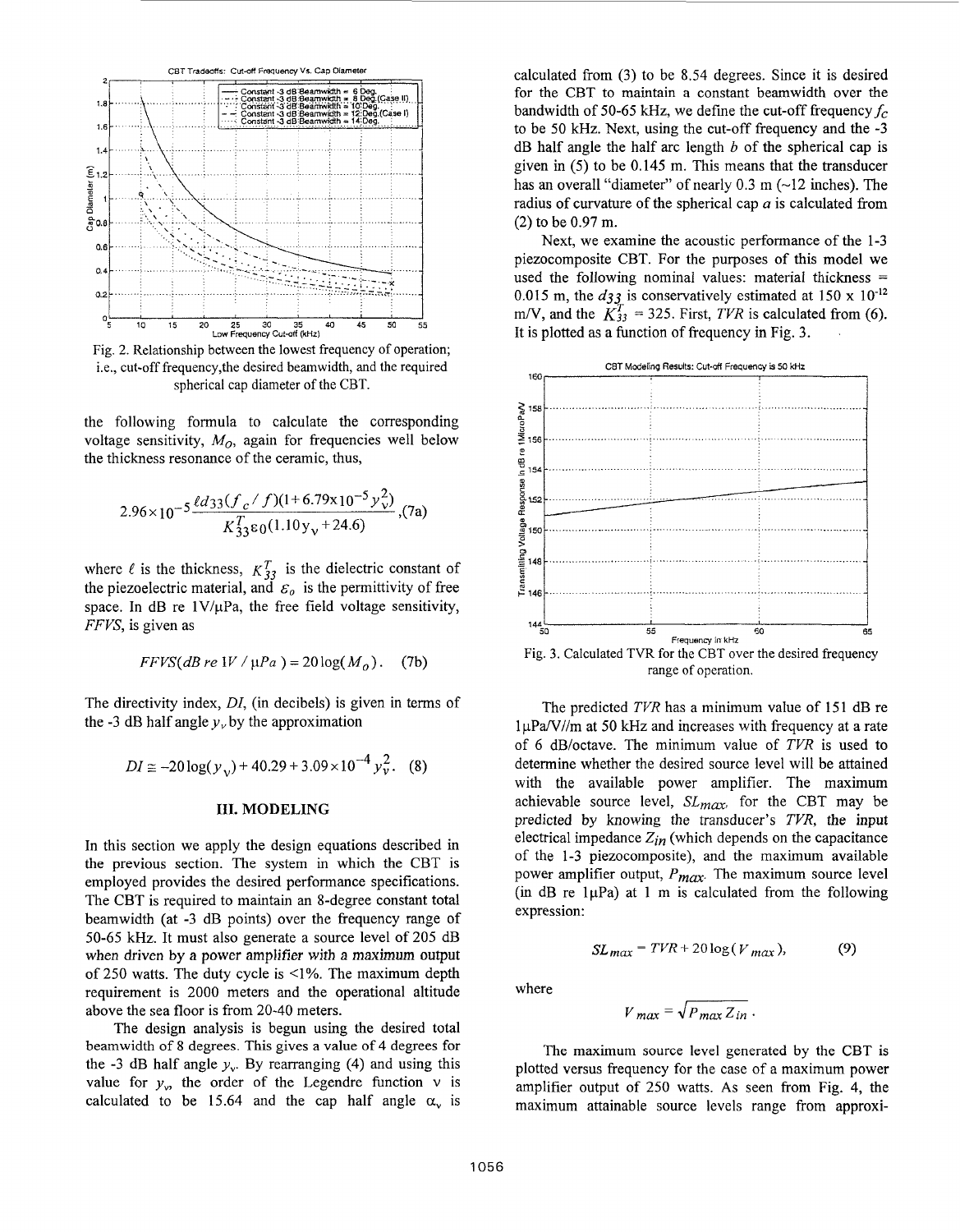mately 207.5 dB to 208.7 dB re  $1\mu$ Pa at 1 m over the desired bandwidth. This exceeds the minimum requirement of 205 dB.

Since the CBT can also be configured to operate as a receiver, we can calculate the *FFVS* using (7a). **A** plot of the FFVS versus frequency is shown in Fig. *5.* The *FFVS*  has a maximum value of approximately -189 dB re  $1 V/\mu Pa$ and decreases with frequency at a rate of -6 dB/octave. The directivity index, *DI*, of the CBT is easily calculated using the approximation in (8), resulting in a value of 28 dB.

**As** mentioned in the theory, the key to maintaining the constant beamwidth is in accurately controlling the velocity distribution along the cap. In practice it is difficult to provide a continuous velocity distribution. Therefore one may choose to apply a stepwise approximation to the Legendre shading function by dividing the cap into *N*  concentric bands of either equal area or equal angle. Each band is then driven with a voltage proportional to the average value of the shading function over the band.



Fig. **4.** Maximum achievable source level for the CBT using a 250 Watt power amplifier.



Fig. *5.* Calculated receive sensitivity for the CBT.

**-'84** ' As a rule of thumb, there should be a minimum of 8 bands, none of which possess angular widths greater than  $0.1\alpha$ , or areas greater than 0.125 times the total cap area. In our case we chose to subdivide the spherical cap into 10 equal angle bands. Instead of applying a different voltage value to each band to provide the shading, we found it more convenient to vary the electrode area of each band and use a single voltage. Here the percentage of band area that was electroded was equal to the average of the shading function over the band. Theoretical analysis showed no degradation in the predicted constant beamwidth properties using this technique. The 10th band required such **a** thin electrolde that we decided to completely cover the 10th band with electroding material instead and use a series capacitor to step down the voltage to give the prescribed amplitude. **A**  schematic of the electrode pattern applied to the 1-3 piezocomposite material is shown in Fig. 6. The basic design parameters of the 1-3 piezocomposite CBT have been now determined. In the next section attention is focused on the fabrication issues of the CBT.



shading distribution.

## **IV. TRANSDUCER FABRICATION**

Key to the construction of the CBT is the use of injection molded piezocomposite **[3].** In particular, the matrix material between adjacent rods was selected to be a thermoplastic which allowed the active substrate to be curved to the desired spherical geometry. The fabrication process begins by selectively electroplating copper on to the flat circular substrate. The plated electrode pattern allows the realization of the desired velocity amplitude shading. Shown in Fig. 7, we used a continuous common front electrode. The next step in the fabrication is to curve the active substrate into a spherical **cap** segment by warming the layer to approximately  $65^{\circ}$ C  $(150^{\circ}F)$  and slowly deforming the circular disc between two spherical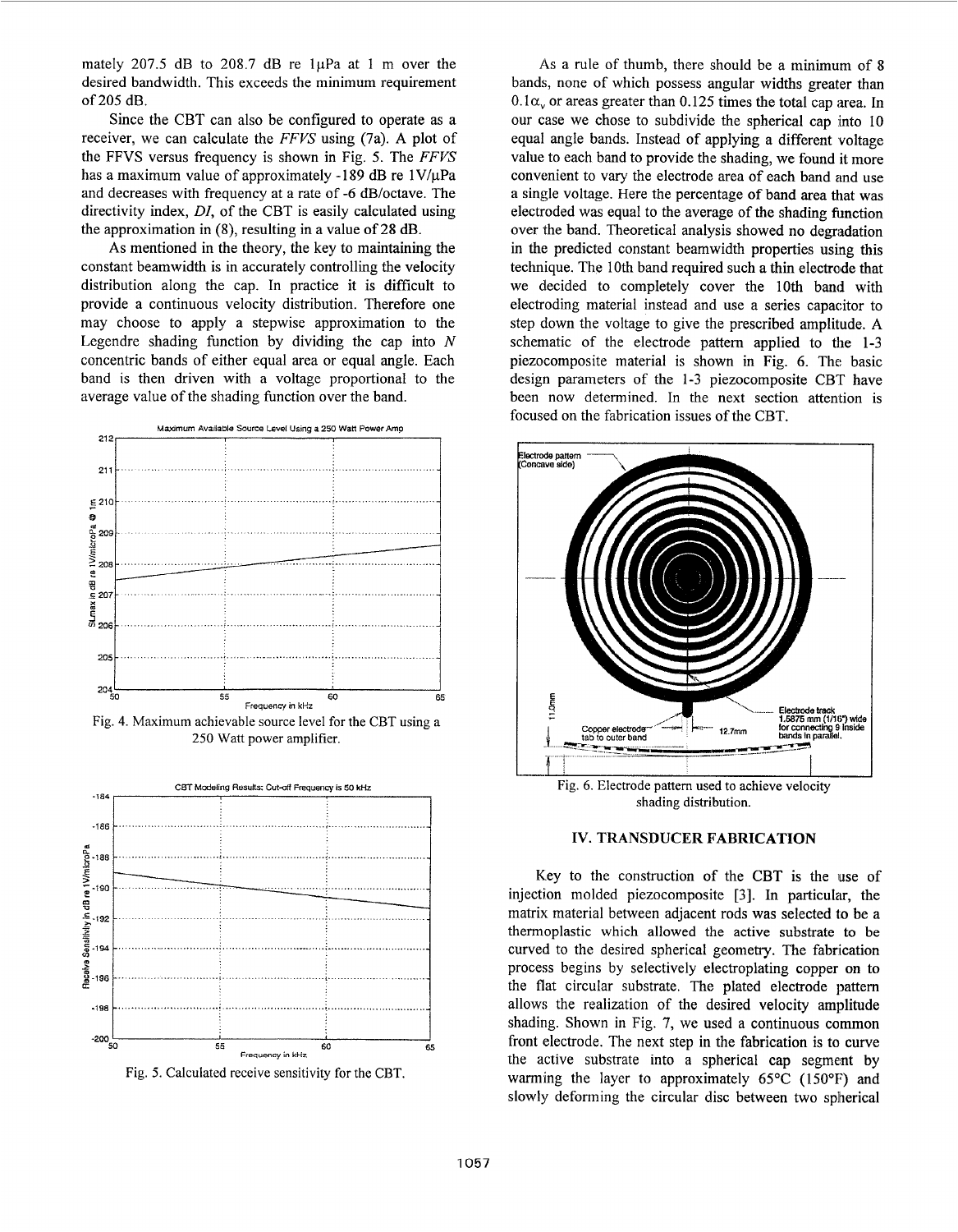mold halves. After cooling, the part becomes structurally stable. However, care must be taken to properly support the curved part during the subsequent heat cycles of the fabrication processes, such as the curing of the backing material. The curved component was attached to the housing and sealed along the circumference with 5-minute epoxy. Using the concave half of the deformation tooling a polyurethane window was formed. The window material selected had a room temperature cure therefore avoiding heat related distortion. The transducer backing consisted of lead-loaded rubber chunks interspersed within a syntactic foam-like material. Due to the conformal geometry, the backing was cast and cured in place using the housing cavity behind the active layer as a mold. Again the concave half of the deformation tooling was used to support the curved substrate during the elevated temperature cure. Fig. **8** shows a cross sectional sketch of the finished transducer. **A** photograph of the 13-inch-diameter CBT prototype is shown in Fig. 9.



Fig. 7. Photograph of both sides of active electroplated piezocomposite substrate.



Fig. *8.* Cross-sectional view of the transducer configuration.

#### **V. MEASURED RESULTS**

The acoustic calibration of the unit shown in Fig. **9** was made at the Naval Undersea Warfare Center's acoustic pressure tank facility in Orlando, Florida. **This** facility allowed acoustic measurements to be made over a range of temperature and pressure combinations that simulate various ocean environments.



Fig. 9. Photograph of the CBT Prototype.

In general the transducer performance was stable with temperature and pressure. Measurements were taken in both transmit and receive modes. These data indicate the transducer to be a reciprocal device. Fig. 10 shows a typical transmitting response over the frequency range of interest. Fig. 11 shows a typical receive sensitivity response for the same frequency range.

Finally the transmit and receive beam patterns taken at six frequencies of interest are compared in [Figs. 12](#page-5-0) and 13. Note how the beamwidth remains nearly constant over two octaves of frequency. The transmit patterns shown in [Fig.](#page-5-0) [12](#page-5-0) were taken at a hydrostatic pressure of 500 psi at 20 $^{\circ}$ C, whereas the receive patterns were taken at ambient pressure and 3°C. The significant backlobe in the transmit patterns result from the backing material becoming more acoustically transparent with increasing pressure. One also notes the typical frequency dependence of the insertion loss associated with the backing material.



Fig. 10. Measured transmit voltage response.